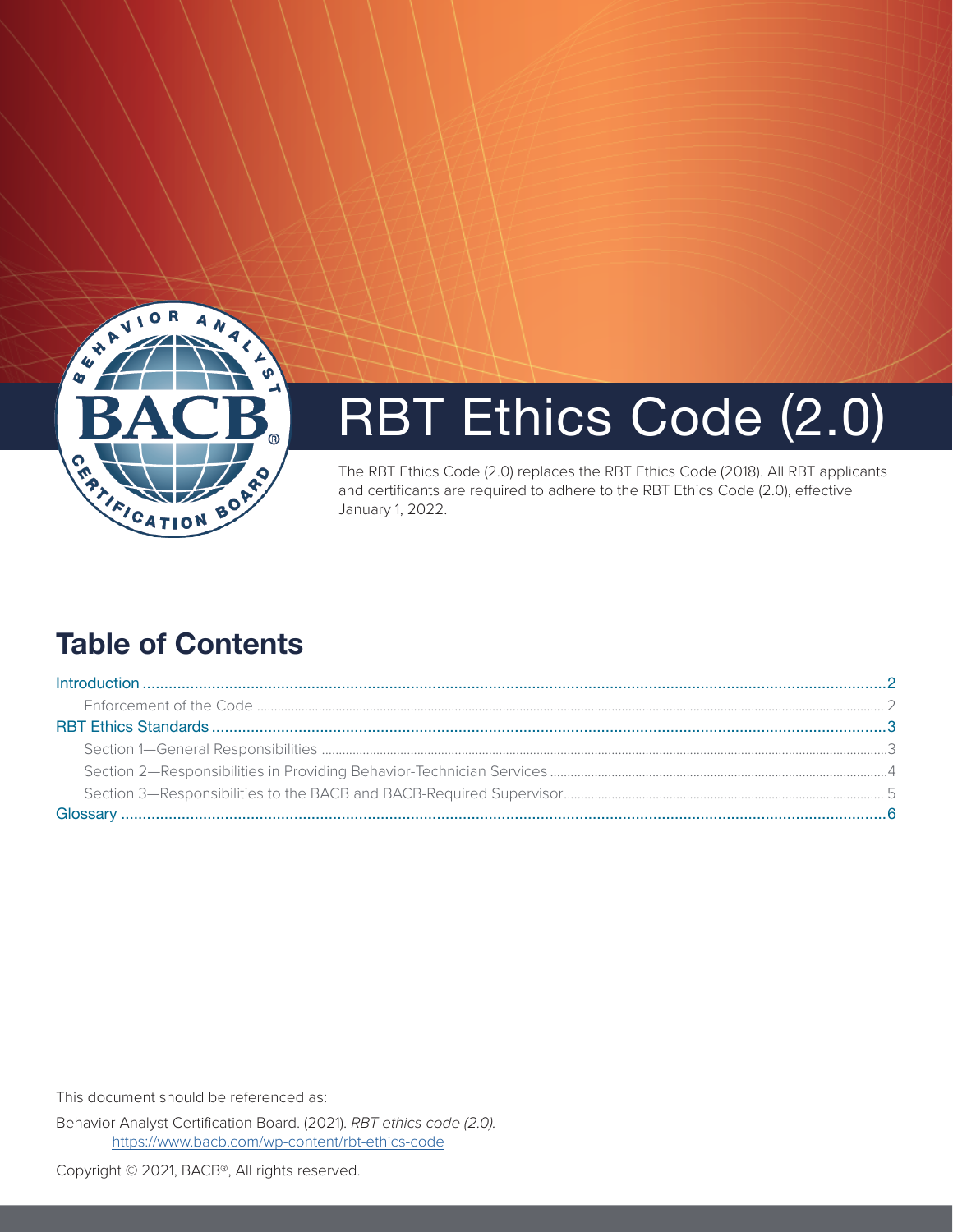### <span id="page-1-0"></span>Introduction

The Behavior Analyst Certification Board® (BACB®) exists to support the certification needs of the profession and to protect consumers of applied behavior analysis (ABA) services by setting and managing professional standards. The BACB promotes ethical behavior in the profession by establishing the requirements for becoming a Registered Behavior Technician® (RBT®), the ethics standards described in this document, and the procedures for addressing professional misconduct. The RBT Ethics Code (2.0), hereafter referred to as the RBT Ethics Code, applies to RBTs in all of their behavior-technician activities across settings (e.g., home, clinic, community) and modalities (e.g., via phone, email, text, video conference, in person). The RBT Ethics Code does not apply to RBTs' personal behavior unless that behavior clearly poses a risk to the health and safety of clients, stakeholders, and coworkers.

The RBT Ethics Code is enforced under the BACB's [Code-Enforcement Procedures](https://www.bacb.com/wp-content/BACB-Code-Enforcement-Procedures). All RBT applicants and RBTs must agree to follow this code and all BACB requirements for RBTs. Lack of awareness or misunderstanding of the standards in this code is not an excuse for failing to comply with them. RBTs must also follow the applicable laws and requirements of other relevant entities (e.g., employers, licensure boards).

RBTs must practice under the direction and close supervision of an RBT Supervisor and/or RBT Requirements Coordinator, who are responsible for all work RBTs perform. Both of these roles are referred to as "supervisor" from this point forward. Because of this requirement, RBTs must seek support from their supervisor and other appropriate individuals in their workplace when interpreting and applying the RBT Ethics Code and when addressing an ethical dilemma. In these instances, RBTs prioritize following the law and placing the interest of clients first.

RBTs must be familiar with the four core principles that are the foundation of the RBT Ethics Code and the [Ethics Code](https://www.bacb.com/wp-content/bacb-compliance-code-future)  [for Behavior Analysts.](https://www.bacb.com/wp-content/bacb-compliance-code-future) Those principles are that RBTs benefit others; treat others with compassion, dignity, and respect; behave with integrity; and ensure their own competence. RBTs can learn more about how to uphold those principles in the introduction of the [Ethics Code for Behavior Analysts.](https://www.bacb.com/wp-content/bacb-compliance-code-future#Introduction)

RBTs have a duty to inform the BACB of potential ethics violations by other BACB certificants, and their supervisors have specific obligations to those they supervise (see Section 4 of the [Ethics Code for Behavior Analysts\)](https://www.bacb.com/wp-content/bacb-compliance-code-future). Therefore, RBTs should be familiar with the [Ethics Code for Behavior Analysts.](https://www.bacb.com/wp-content/bacb-compliance-code-future) In the event of a suspected ethics violation, RBTs attempt to resolve the issue by first bringing it to the attention of their supervisor. RBTs document all actions taken to address the ethics violation (e.g., list of actions taken, relevant dates, parties involved, a description of the outcome) and save all relevant documentation. If the matter cannot be resolved directly, RBTs report it to the appropriate authority (e.g., supervisor, employer, licensure board, law enforcement). If the matter involves a violation of the RBT Ethics Code or the [Ethics Code for Behavior Analysts](https://www.bacb.com/wp-content/bacb-compliance-code-future) and is not resolved with the support of their supervisor, RBTs report the matter to the BACB.

#### Enforcement of the Code

The BACB enforces the RBT Ethics Code to protect clients and stakeholders, RBT certificants and applicants, and the ABA profession. Complaints are received and processed according to the processes outlined in the BACB's [Code-Enforcement Procedures](https://www.bacb.com/wp-content/BACB-Code-Enforcement-Procedures).

*A note to RBT Supervisors and RBT Requirements Coordinators: It is critical that you are familiar with the RBT Ethics Code and take an active role in providing ongoing support to RBTs in relation to the RBT [Ethics](https://www.bacb.com/wp-content/bacb-compliance-code-future) Code and the Ethics [Code for Behavior Analysts](https://www.bacb.com/wp-content/bacb-compliance-code-future)*.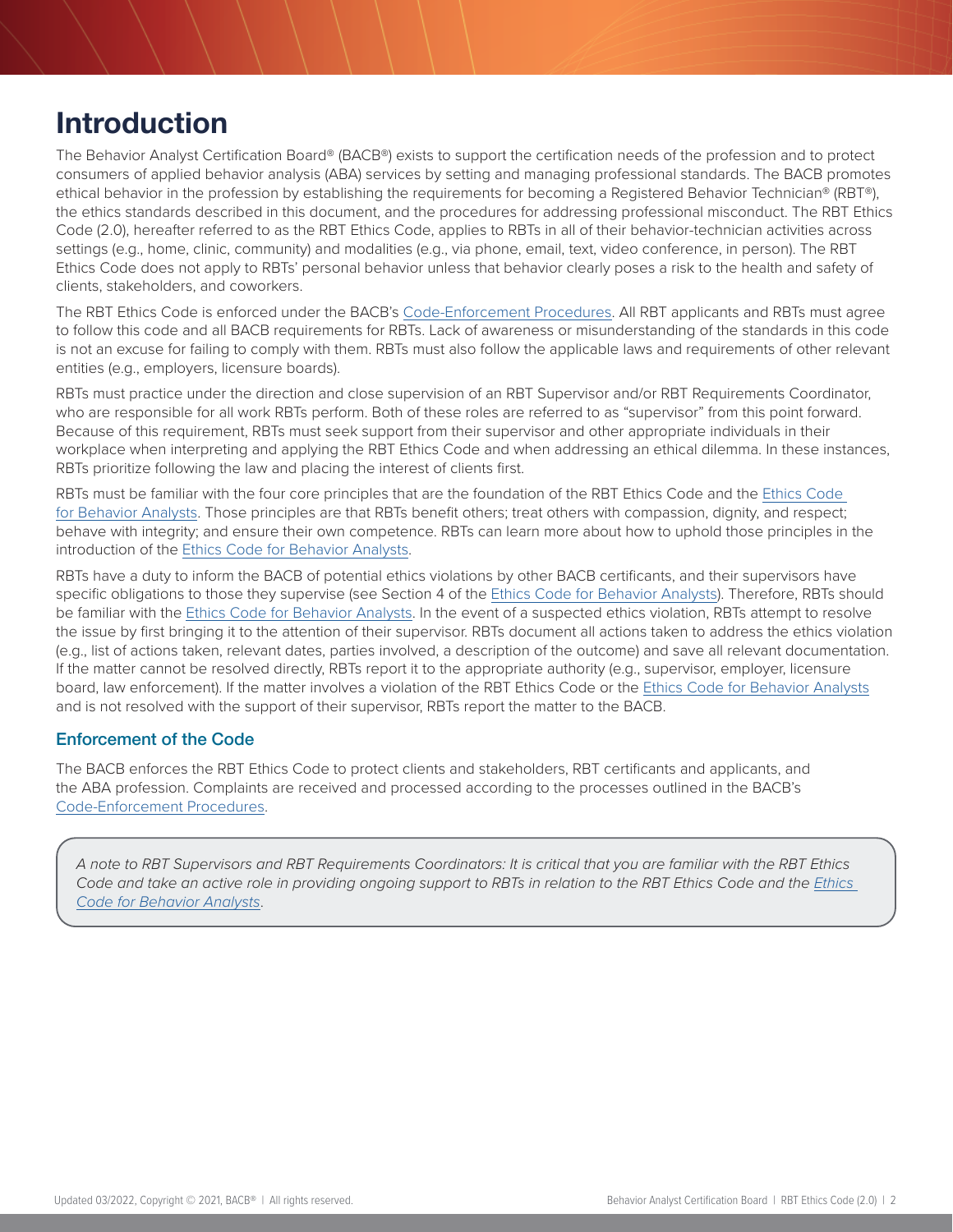# <span id="page-2-0"></span>RBT Ethics Standards

### Section 1—General Responsibilities

**1.01** RBTs are honest and work to support an environment that promotes truthful behavior in others. They do not lead others to engage in fraudulent, illegal, or unethical behavior. They follow the law and the requirements of their professional community (e.g., BACB, employer, supervisor).

**1.02** RBTs conduct themselves in a professional manner, are accountable for their actions, and make an effort to follow through on work and contractual commitments. When commitments cannot be met, RBTs work with their supervisors to address the situation in the best interest of clients.

**1.03** RBTs only provide services under their RBT certification within a clearly defined role under close, ongoing supervision.

**1.04** RBTs are never employers of their supervisor. RBTs who are also trainees (i.e., accruing supervised fieldwork toward a future BCBA or BCaBA certification application) may separately contract for those supervision services.

**1.05** RBTs do not knowingly make false, misleading, or exaggerated statements about their qualifications or behaviortechnician services. They provide a current and accurate set of relevant credentials to employers and supervisors upon request.

**1.06** RBTs provide behavior-technician services only after their supervisor confirms that they have demonstrated competence. They work with their supervisor to continually evaluate their competence. If an RBT identifies that they are being asked to do something that goes beyond the scope of their certification and/or competence, they immediately inform their supervisor or other appropriate individuals at their place of employment and document this communication.

**1.07** RBTs work directly with their supervisor to ensure that they are culturally responsive in their work. They actively work to evaluate their own biases and ability to work with individuals with diverse needs/backgrounds (e.g., age, disability, ethnicity, gender expression/identity, immigration status, marital/relationship status, national origin, race, religion, sexual orientation, socioeconomic status) and obtain any needed training in these areas under the direction of their supervisor.

**1.08** RBTs do not harass or discriminate against others (e.g., clients, coworkers). They behave toward others in an equitable and inclusive manner regardless of age, disability, ethnicity, gender expression/identity, immigration status, marital/relationship status, national origin, race, religion, sexual orientation, socioeconomic status, or any other basis proscribed by law.

**1.09** RBTs are aware that their personal biases or challenges (e.g., mental or physical health conditions; legal, financial, marital/relationship challenges) may impact their ability to effectively carry out their behavior-technician services. If their biases or challenges may impact services, they take steps to resolve the issue (e.g., developing an action/care plan, reporting to their supervisor, refraining from working with clients until the issue is resolved, reporting to the BACB) and document these actions.

**1.10** RBTs avoid multiple relationships with clients, coworkers, and supervisors. Multiple relationships occur when there is a mixing of two or more relationships (e.g., friend, family member, employee/employer) that may result in conflicts of interest and risk of harm to the client. If RBTs find that a multiple relationship has developed, they immediately inform their supervisor, work to resolve it, and document these actions. If the multiple relationship involves their supervisor, RBTs should report it to their supervisor's manager or other appropriate entity (e.g., human resources, BACB) and document this communication.

**1.11** Because the exchange of gifts can lead to conflicts of interest and multiple relationships, RBTs do not give gifts to or accept gifts from clients, stakeholders, or supervisors with a monetary value of more than \$10 US dollars (or the equivalent purchasing power in another currency). A gift is acceptable if it functions as an occasional expression of gratitude and does not result in financial benefit to the recipient. Instances of giving or accepting ongoing or cumulative gifts may rise to the level of a violation of this standard if the gifts become a regularly expected source of income or value to the recipient. If an employer has a stricter policy regarding gift exchange (e.g., prohibiting gift exchange), RBTs follow that policy.

**1.12** RBTs do not engage in romantic or sexual relationships with current clients, stakeholders, or supervisors. They do not engage in romantic or sexual relationships with former clients or stakeholders for a minimum of two years from the date the professional relationship ended. They do not engage in romantic or sexual relationships with former supervisors until the parties can document that the professional relationship has ended (i.e., completion of all professional duties). They do not receive supervision from individuals with whom they have had a past romantic or sexual relationship until at least six months after the relationship has ended.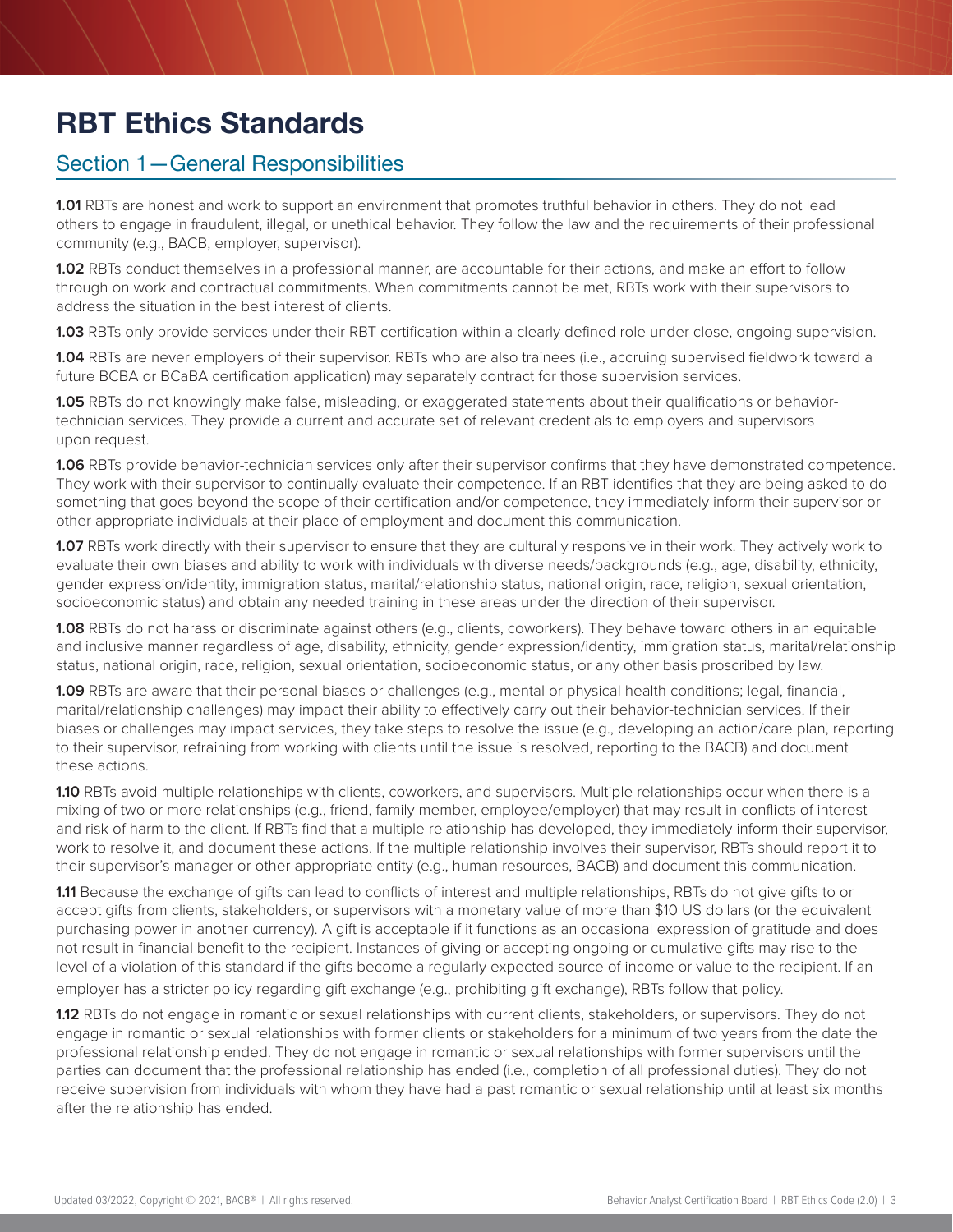### <span id="page-3-0"></span>Section 2—Responsibilities in Providing Behavior-Technician Services

**2.01** RBTs do no harm and work to support the best interest of their clients. They are knowledgeable about and comply with mandated-reporting requirements.

**2.02** RBTs follow the direction of their supervisors, accurately implement behavior-technician services, and accurately complete all required documentation (e.g., client data, billing records).

**2.03** RBTs conduct themselves in a professional manner during all work activities (e.g., delivering services, receiving training or supervision). They take action to improve their performance following feedback from supervisors.

**2.04** RBTs do not use unfamiliar interventions or provide services to unfamiliar client populations unless they have received proper training.

**2.05** RBTs implement restrictive or punishment-based procedures only when included in a documented behavior-change plan and after their supervisor has verified their competence.

**2.06** RBTs direct any questions or concerns that they or others (e.g., caregivers, coworkers) have about their behaviortechnician services to their supervisor.

**2.07** RBTs take necessary actions to protect clients when they become aware that a client's legal rights are being violated or that there is risk of harm to a client. In these instances, RBTs report the matter to their supervisor, follow organization policies, and document these actions. In some instances, RBTs may need to contact relevant authorities (e.g., law enforcement, BACB, licensure board).

**2.08** RBTs protect the confidentiality and privacy of their clients, stakeholders, and others in the workplace by following all related requirements established by the BACB, employers, and the law (e.g., privacy laws, licensure requirements). RBTs maintain confidentiality when interacting with client information and records.

**2.09** RBTs do not share identifying information (e.g., photos, videos, written information) about clients on social media or websites.

**2.10** RBTs only discuss confidential client information under the direction of their supervisor unless allowed by law for a valid reason (e.g., protecting the client or others from harm). RBTs only share necessary client information in their job-related communications (e.g., emails, documentation).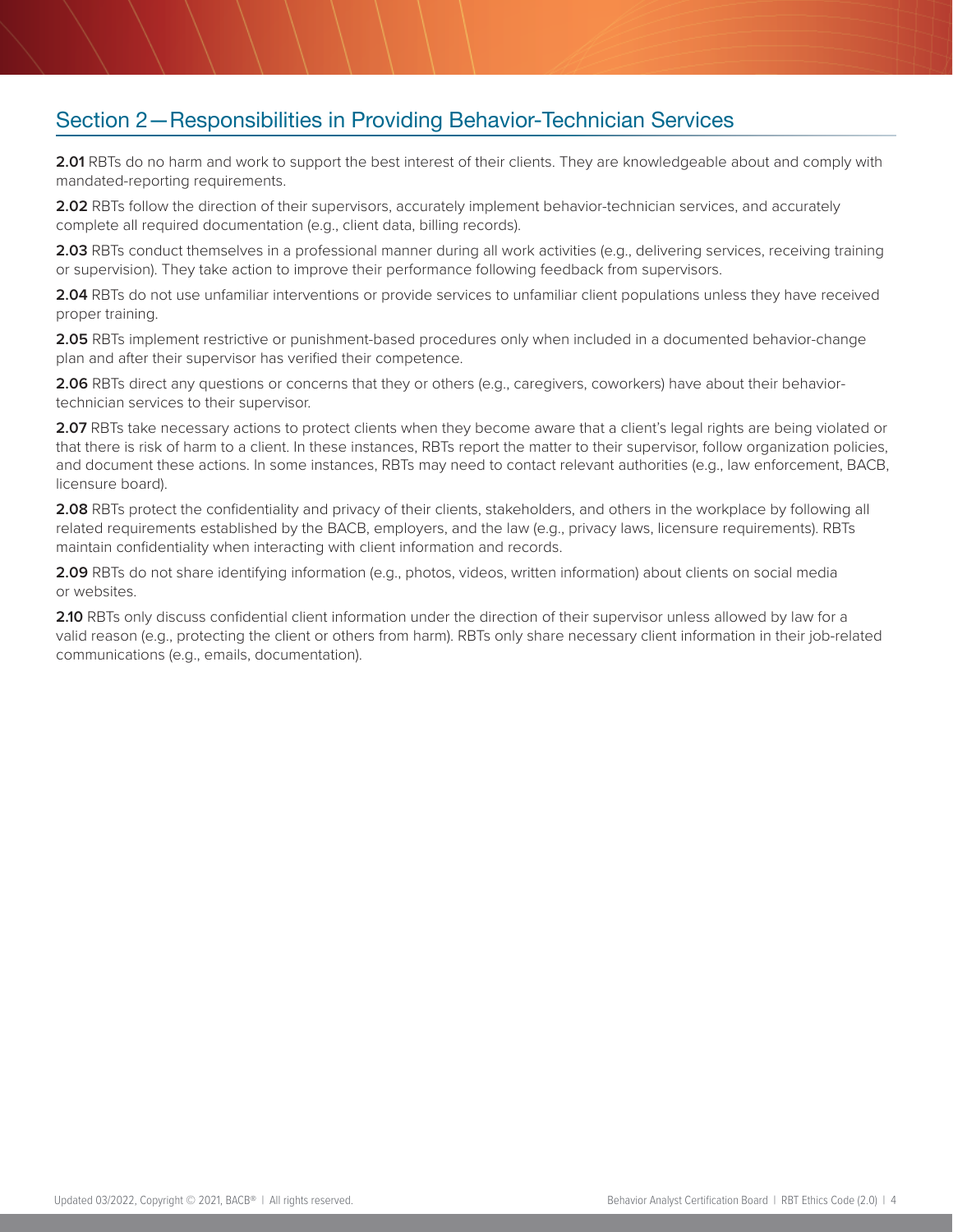### <span id="page-4-0"></span>Section 3—Responsibilities to the BACB and BACB-Required Supervisor

**3.01** RBTs comply with all requirements of the BACB and their supervisor, including, but not limited to, supervision, documentation of supervision, and audits.

**3.02** RBTs are honest and accurate in all communications with the BACB and their supervisor. If an RBT becomes aware that they submitted inaccurate or false information or documents to the BACB, they immediately contact the BACB to correct the issue. If an RBT becomes aware that they submitted inaccurate or false information or documents to their supervisor or employer, they immediately contact those parties to correct the issue and determine the need to self-report the situation to the BACB.

**3.03** RBTs do not cheat or help others cheat on RBT competency assessments or RBT examinations. RBTs follow the rules and requirements of the BACB and its approved testing centers, including, but not limited to, those related to falsifying information and the unauthorized collection, use, or distribution of examination materials.

**3.04** RBTs are aware of the events they need to self-report to the BACB and any other required entities (e.g., employer, supervisor). They self-report to the BACB within 30 days of the event or within 30 days of becoming aware of the event. RBTs are required to self-report to the BACB any event that might impact their ability to effectively carry out their behaviortechnician services or comply with BACB requirements, including:

- legal charges and subsequent related actions;
- investigations by employers, governmental agencies, educational institutions, or third-party payers naming the RBT;
- disciplinary actions by employers (including suspensions and terminations for cause), governmental agencies, educational institutions, and third-party payers; OR
- physical conditions, mental conditions, or substance abuse that may impair the RBT's ability to safely provide behavior-technician services.

**3.05** RBTs do not misuse the intellectual property of the BACB (e.g., certification titles, examination content) or others (e.g., an employer's proprietary materials).

**3.06** RBTs named in a Notice of Alleged Violation or who receive a required action from the BACB (e.g., RBT Supervision Audit, Educational Memorandum, Notice of RBT Required Action, Disciplinary or Appeal Determination, Notice of Summary Suspension or Revocation) immediately share the document with their supervisor and work collaboratively to respond to any correspondence and comply with all BACB requirements.

**3.07** RBTs regularly (e.g., monthly) check their BACB account to ensure their personal information (e.g., name, email address, mailing address) is accurate. Within 24 hours of becoming aware of a change to their certification status (e.g., inactive, expired, suspended, revoked), RBTs report the change to their supervisor and subsequently comply with applicable BACB requirements related to practice, billing, and use of the RBT title.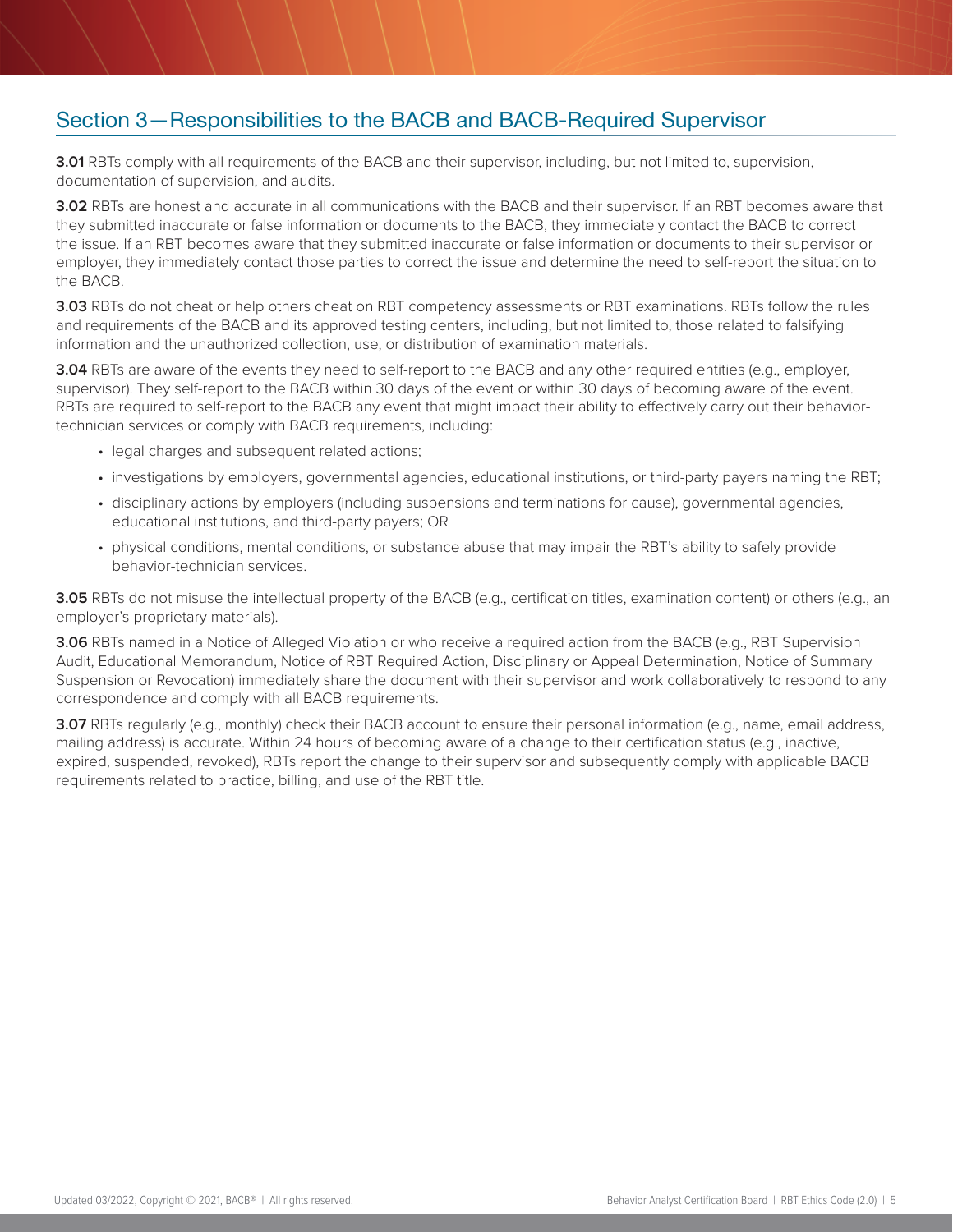# <span id="page-5-0"></span>**Glossary**

#### **Behavior-Technician Services**

Services provided under the direction of a BACB-required supervisor that are explicitly based on the principles and procedures of behavior analysis and are designed to change behavior in meaningful ways. These services include, but are not limited to, implementing behavior-change interventions and assisting with assessments and training.

#### **Client**

The direct recipient of behavioral services. At various times during service provision, one or more stakeholders may also meet the definition of "client" (e.g., the point at which they receive direct training or consultation). In some contexts, the client might be a group of individuals (e.g., with organizational behavior management services).

#### **Client's Rights**

Human rights, legal rights, rights codified within behavior analysis, and organization rules designed to benefit the client.

#### **Conflict of Interest**

An incompatibility between an RBT's private and professional interests resulting in risk or potential risk to services provided to, or the professional relationship with, a client, stakeholder, supervisor, or coworker. Conflicts may result in a situation in which personal, financial, or professional considerations might influence professional judgment in the delivery of behavioral services or other professional activity.

#### **Multiple Relationship**

A mixing of two or more of an RBT's roles (e.g., professional and personal) with a client, stakeholder, supervisor, coworker, or someone closely associated with or related to the client.

#### **Scope of Competence**

The behavior-technician services and activities an RBT can accurately carry out.

#### **Social Media**

A digital platform found through a web browser or application on which users (individuals and/or businesses) can consume, create, copy, download, share, or comment on posts or advertisements. Both posts and advertisements would be considered digital content.

#### **Stakeholder**

An individual other than the client who is impacted by and invested in the behavior technician's services (e.g., parent, caregiver, relative, legally authorized representative, collaborator, employer, agency or institutional representative, licensure board, funder, third-party contractor for services).

#### **Trainee**

Any individual accruing fieldwork/experience toward fulfilling eligibility requirements for BCaBA or BCBA certification.

#### **Website**

A digital platform found through a web browser on which an entity (individual and/or organization) produces and distributes digital content for the consumption of users online. Depending on the functionality, users can consume, create, copy, download, share, or comment on the provided digital content.